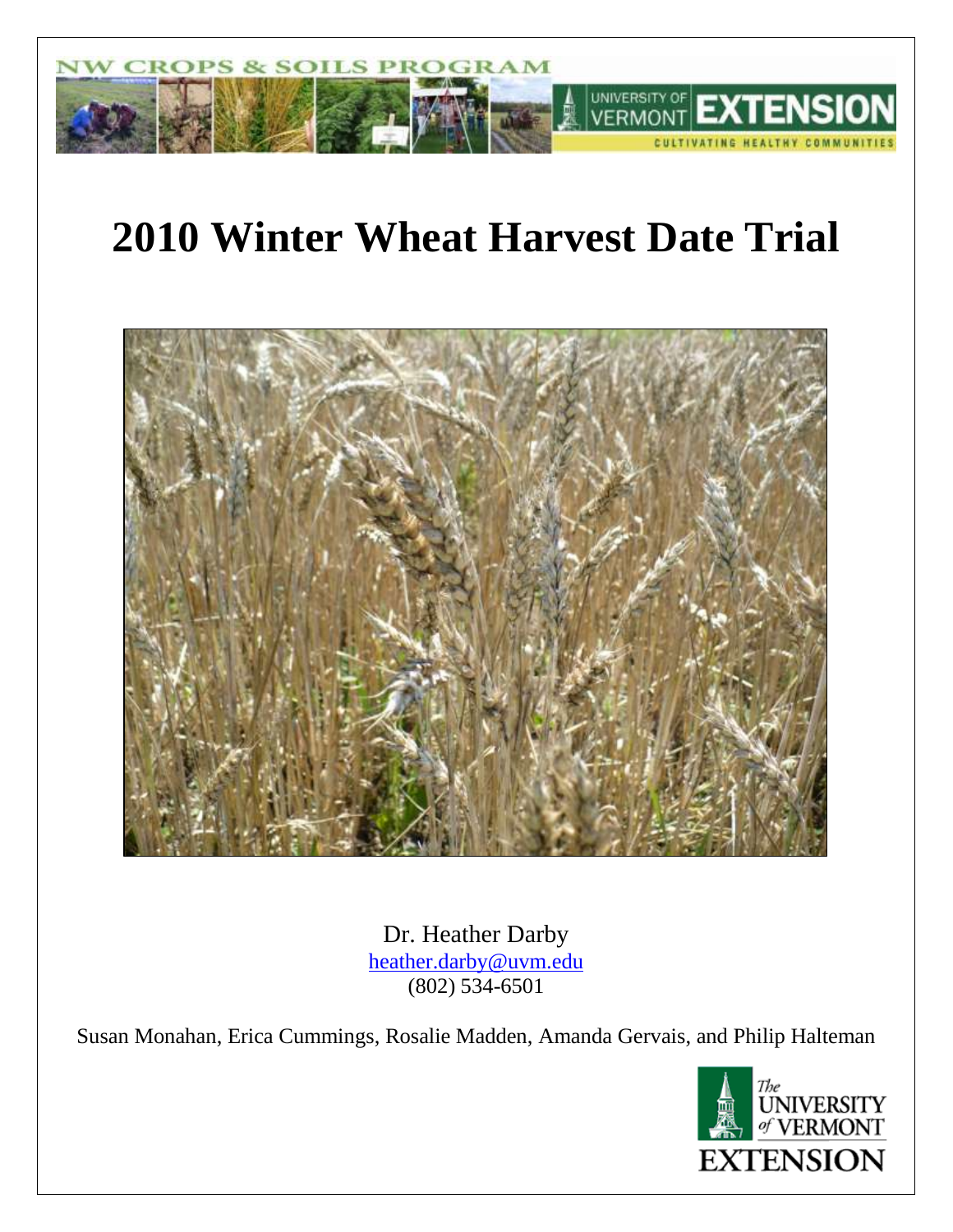# 2010 VERMONT WINTER WHEAT HARVEST DATE TRIAL

# **INTRODUCTION**

In New England, frequent rainfall, and prolonged high humidity are common during the period of wheat ripening. From the time of physiological maturity of the grain to acceptable storage moisture, the quality of the wheat can decline considerably due to these fluctuating temperatures and moisture conditions. Delays in harvesting may not only result in quality losses but reductions in yield due to lodging, shattering, or hail damage (Farrer, et al 2006).

Baking quality of wheat suffers when high levels of the enzyme alpha amylase are present in the grain. This enzyme, which breaks starch down into sugars, is present when the grain begins to germinate. Pre-harvest sprouting occurs in the field if there is a delay in harvest during periods of high humidity or frequent rainfall. The objective of this research was to determine if timing of harvest affects yield and quality parameters of winter wheat.

### **METHODS**

Four hard red winter wheat varieties were planted at Borderview Research Farm in Alburgh, Vermont on September 19, 2009. The experimental plot design was a randomized complete block with four replications. Wheat varieties evaluated are listed in Table 1.

| <b>Species</b>                        | <b>Seed Source</b> |                         |
|---------------------------------------|--------------------|-------------------------|
| <b>Winter Wheat Varieties</b><br>Type |                    |                         |
| Arapahoe                              | Hard Red           | Albert Lea Seed House   |
| Medium-Hard Red<br>AC Borden          |                    | <b>Butterworks Farm</b> |
| Harvard                               | Hard Red           | Agriculver/Seedway      |
| <b>AC</b> Warthog                     | Hard Red           | Semican                 |

#### **Table 1: Winter wheat varieties planted in Alburgh, VT.**

### **CULTURAL PRACTICES**

The seedbed in Alburgh was prepared by conventional tillage methods. All plots were managed with practices similar to those used by producers in the surrounding areas (Table 2). The plots were seeded with a John Deere 750 grain drill and harvested with an Almaco SP50 small plot combine.

This trial evaluated wheat quality based on standard testing parameters used by commercial mills. Yield, moisture, and test weight were recorded at the time of harvest. Samples were ground into flour using a Perten LM3100 Laboratory Mill (Springfield, IL). Protein content was determined using a Perten Inframatic 8600 Flour Analyzer. Falling Number was determined with a Perten NF 1500 Falling Number Machine (AACC Method 56-81B, AACC Intl., 2000). Deoxynivalenol (DON) analysis was done using Veratox DON 5/5 Quantitaive test from the NEOGEN Corp. (Lansing, MI). This test has a detection range of 0.5 to 5 ppm. DON values greater than 1 ppm are considered unsuitable for human consumption (FDA, 1993).

All data was analyzed using a mixed model analysis where replicates were considered random effects. The LSD procedure was used to separate cultivar means when the F-test was significant  $(P< 0.10)$ .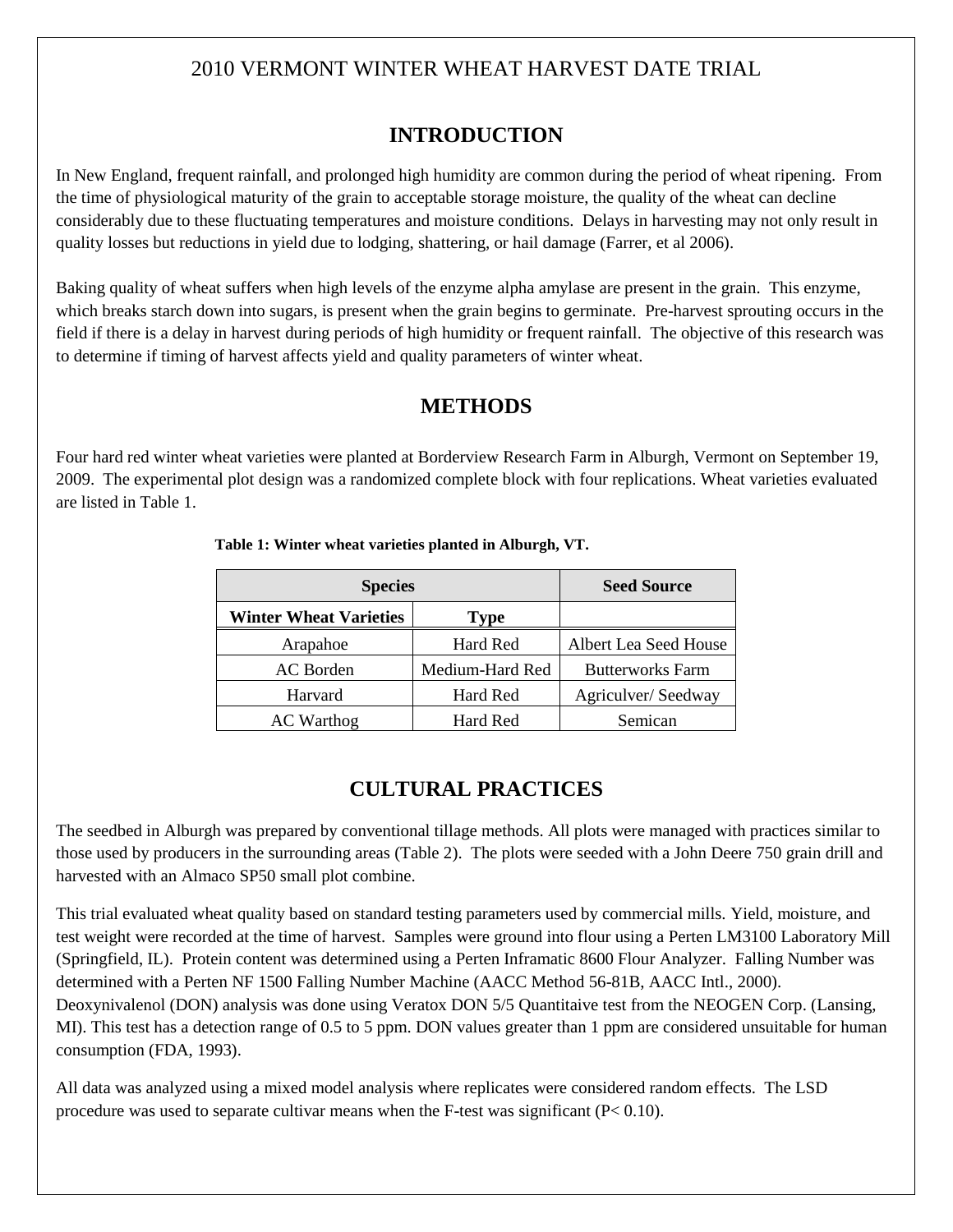| <b>Location</b>    | <b>Borderview Farm</b>    |
|--------------------|---------------------------|
|                    | Alburgh, VT               |
| Soil type          | Benson rocky silt loam    |
| Previous crop      | Sod                       |
| Row spacing (in.)  | 6                         |
| Seeding rate       | $150$ lbs./acre           |
| Replicates         |                           |
| Planting date      | 9/19/09                   |
|                    |                           |
| Harvest date 1     | 7/7/10                    |
| Harvest date 2     | 7/15/10                   |
| Harvest date 3     | 7/21/10                   |
| Harvest date 4     | 7/29/10                   |
|                    |                           |
| Harvest area (ft.) | 5x20                      |
| Tillage operations | Fall plow, disc, & spike- |
|                    | toothed harrow            |

 **Table 2: General plot management for trial.**

### **WEATHER**

Seasonal precipitation and temperature recorded at a weather station in close proximity Alburgh are shown in Table 3. The 2010 growing season was ideal for growing wheat. Due to early season warmth, wheat grew quickly in the spring and its growth stages were about 2 weeks ahead of past years. Below average rainfall during flowering periods led to low disease levels on wheat in 2010. From planting to harvest, there was an accumulation of 5094 Growing Degree Days (GDD), 273 GDDs higher than the 30-year average.

#### **Table 3: Temperature and precipitation summary for Alburgh, VT, 2010.**

| South Hero (Alburgh)          | September | October | March | April | May     | June | July |
|-------------------------------|-----------|---------|-------|-------|---------|------|------|
|                               | 2009      | 2009    |       |       |         |      |      |
| Average Temperature (F)       | 57.7      | 44.1    | 37.8  | 49.3  | 59.6    | 66.0 | 74.1 |
| Departure from Normal         | $-2.7$    | $-4.7$  | 7.0   | 5.8   | 3.0     | 0.2  | 3.0  |
|                               |           |         |       |       |         |      |      |
| Precipitation (inches)        | 4.01      | 5.18    | 2.79  | 2.76  | 0.92    | 4.61 | 4.30 |
| Departure from Normal         | 0.55      | 0.79    | 0.73  | 0.25  | $-2.01$ | 1.40 | 0.89 |
|                               |           |         |       |       |         |      |      |
| Growing Degree Days (base 32) | 771       | 396     | 229   | 521   | 854     | 1019 | 1305 |
| Departure from Normal         | $-81.0$   | $-125$  | 113   | 176   | 91.5    | 4.50 | 94.6 |

\*Based on National Weather Service data from cooperative observer stations in close proximity to field trials. Historical averages are for 30 years of data (1971-2000)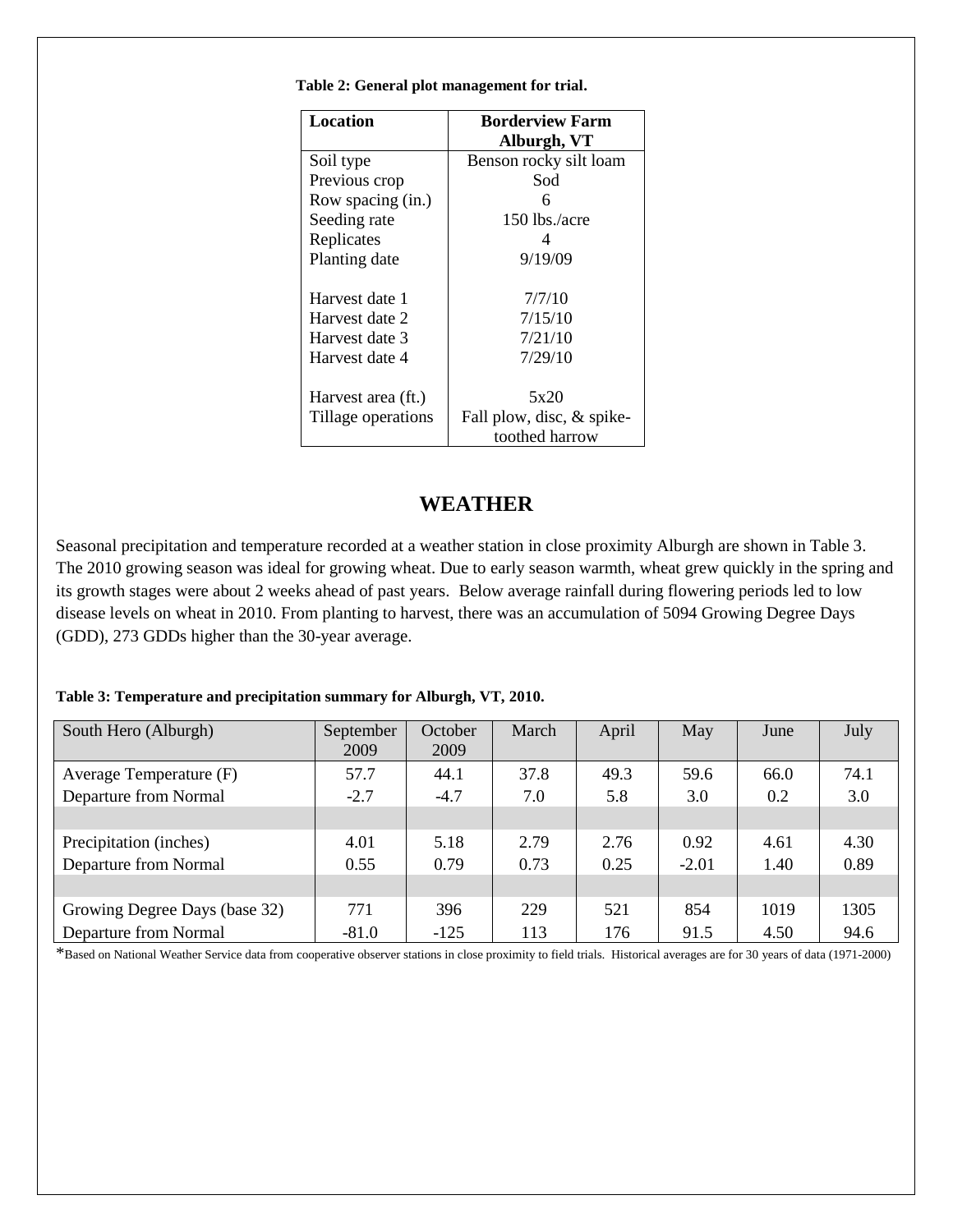# **LEAST SIGNIFICANT DIFFERENCE (LSD)**

Variations in yield and quality can occur because of variations in genetics, soil, weather, and other growing conditions. Statistical analysis makes it possible to determine whether a difference among varieties is real or whether it might have occurred due to other variations in the field. At the bottom of each table, a LSD value is presented for each variable (e.g. yield). Least Significant Difference (LSD) at the 10% level of probability are shown. Where the difference between two varieties within a column is equal to or greater than the LSD value at the bottom of the column, you can be sure in 9 out of 10 chances that there is a real difference between the two varieties. Wheat varieties that were not significantly lower in performance than the highest variety in a particular column are indicated with an asterisk. In the example below variety A is significantly different from variety C but not from variety B. The difference between A and B is equal to 725, which is less than the LSD value of 889. This means that these varieties did not differ in yield. The difference between A and C is equal to 1454, which is greater than the LSD value of 889. This means that the yields of these varieties were significantly different from one another. The asterisk indicates that variety B was not significantly lower than the top yielding variety.

| Variety | Yield |
|---------|-------|
| А       | 3161  |
| B       | 3886* |
|         | 4615* |
| LSD     | 889   |

#### **RESULTS**

Overall there were few interactions between harvest date and variety. This means that varieties performed similarly across harvest dates. Therefore the impact of the main effects (harvest date and variety) on yield and quality are reported in the report.

Yields from the July  $15<sup>th</sup>$  (second) harvest were significantly higher than any other harvest time, averaging 3,038 pounds per acre (Table 4). Yields from each harvest date were significantly different from each other (Figure 1). Yields can decrease as harvest is delayed due to lodging, shattering, weather and animal pressure. There were also yield differences seen by wheat variety (Figure 2). Borden, Warthog, and Harvard were all higher yielding than Arapahoe.

Harvest moisture was lowest at the latest harvest date, July  $29<sup>th</sup>$ , which is what we would expect due to the accumulated heat units and the generally good drying conditions that were recorded in July.

|  |  | Table 4: Harvest data by harvest date. |
|--|--|----------------------------------------|
|  |  |                                        |

| <b>Harvest Date</b> | <b>Harvest</b><br>moisture | <b>Test</b><br>weight | Yield<br>@13.5%<br>moisture |
|---------------------|----------------------------|-----------------------|-----------------------------|
|                     | $\frac{0}{0}$              | lbs/bu                | lbs/ac                      |
| July 7, 2010        | 20.1                       | $60.3*$               | 2613                        |
| July 15, 2010       | 17.5                       | 55.9                  | 3038*                       |
| July 21, 2010       | 16.2                       | 55.2                  | 1879                        |
| July 29, 2010       | $10.8*$                    | 55.4                  | 1522                        |
| <b>Trial Mean</b>   | 16.2                       | 56.7                  | 2263                        |
| LSD(0.10)           | 0.547                      | 0.880                 | 357                         |

#### **Table 5: Harvest data by variety.**

| <b>Variety</b>    | <b>Harvest</b><br>moisture | <b>Test</b><br>weight | Yield<br>@13.5%<br>moisture |
|-------------------|----------------------------|-----------------------|-----------------------------|
|                   | $\%$                       | lbs/bu                | lbs/ac                      |
| Arapahoe          | 16.0                       | 55.9                  | 1692                        |
| Borden            | 15.9                       | 56.3                  | 2538*                       |
| Harvard           | 16.3                       | $57.2*$               | 2367*                       |
| Warthog           | 16.5                       | $57.4*$               | 2454*                       |
| <b>Trial Mean</b> | 16.2                       | 56.7                  | 2263                        |
| LSD(0.10)         | <b>NS</b>                  | 0.880                 | 357                         |

\*Results that are not significantly different than the top performer in a particular column are indicated with an asterisk.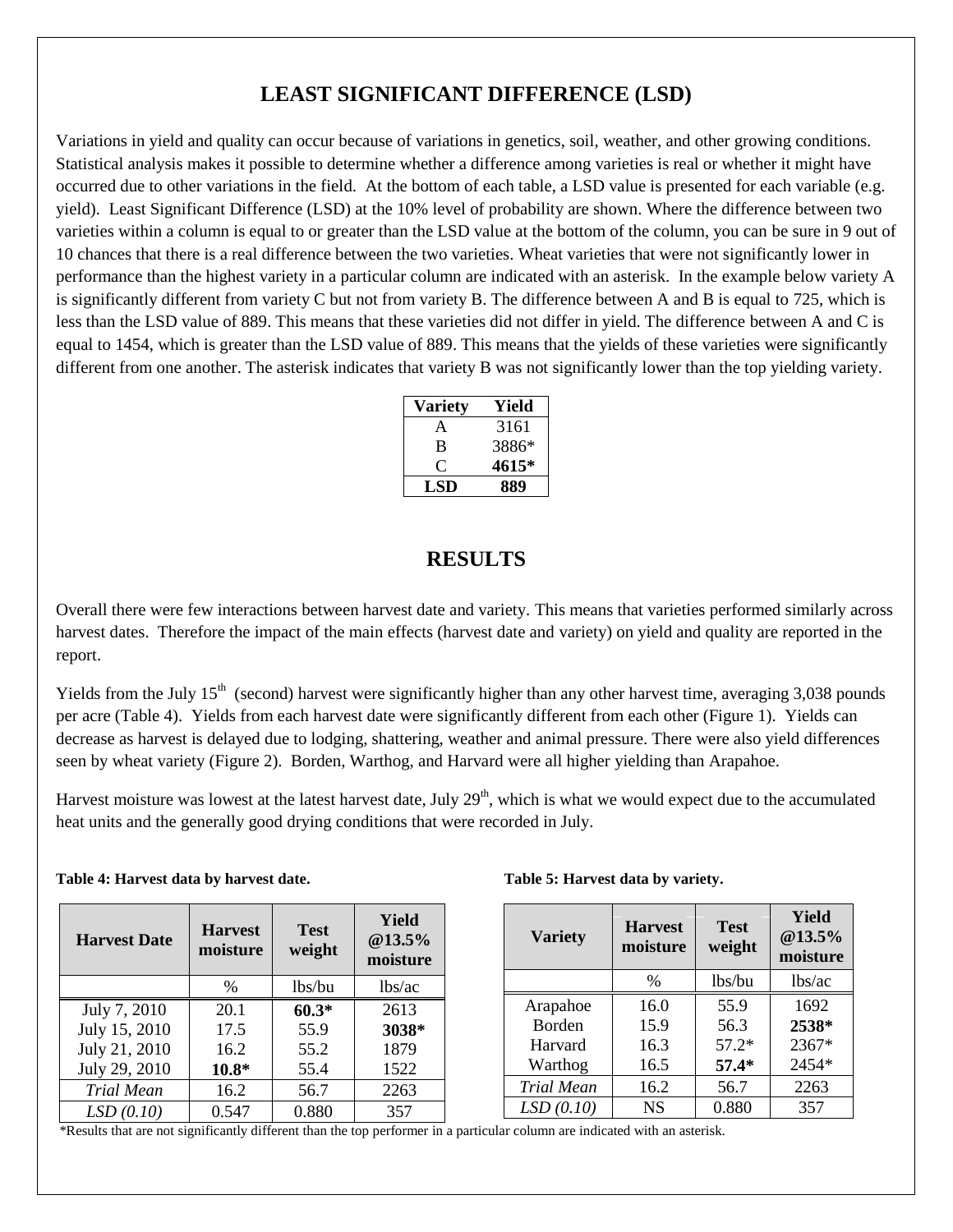The highest test weight (60.3 lbs. per bushel) resulted from the earliest harvest, July  $7<sup>th</sup>$  (Table 4). Test weight is the measure of grain density determined by weighing a known volume of grain. Generally, the heavier the wheat is per bushel, the higher baking quality. Acceptable test weight for bread wheat is between 56-60 lbs. per bushel. A common cause of low-test weight is when grain in the field is rewetted by rainfall or dew causing the grain to initiate the germination process before harvesting (preharvest sprouting). During germination, oil, starch, and protein are digested to provide energy to produce a new seedling. This process leaves small voids inside the grain. Although the grain may again dry in the field, the seed size does not change and the small voids inside the seed result in a decreased test weight. Maximum test weight is generally achieved when grain is harvested prior to frequent wetting and drying cycles, which generally means wheat is higher in moisture.

#### **Table 6: Quality data by harvest date**

| <b>Harvest Date</b> | Crude<br>protein<br>@14%<br>moisture | <b>Falling</b><br>number<br>@14%<br>moisture | <b>DON</b> |
|---------------------|--------------------------------------|----------------------------------------------|------------|
|                     | $\%$                                 | seconds                                      | ppm        |
| July 7, 2010        | 8.85                                 | 344                                          | 0.181      |
| July 15, 2010       | 8.71                                 | 369                                          | 0.138      |
| July 21, 2010       | 8.91                                 | 362                                          | 0.194      |
| July 29, 2010       | 8.99                                 | 366                                          | 0.188      |
| <b>Trial Mean</b>   | 8.86                                 | 360                                          | 0.175      |
| LSD(0.10)           | NS                                   | <b>NS</b>                                    | <b>NS</b>  |

|  | Table 7: Quality data by variety. |
|--|-----------------------------------|
|  |                                   |

| <b>Variety</b> | Crude<br>protein<br>@14%<br>moisture | <b>Falling</b><br>number<br>@14%<br>moisture | <b>DON</b> |
|----------------|--------------------------------------|----------------------------------------------|------------|
|                | $\%$                                 | seconds                                      | ppm        |
| Arapahoe       | 8.98*                                | 343                                          | $0.131*$   |
| Borden         | 8.44                                 | 365                                          | $0.169*$   |
| Harvard        | $9.32*$                              | 336                                          | 0.244      |
| Warthog        | 8.70                                 | 397*                                         | $0.156*$   |
| Trial Mean     | 8.86                                 | 360                                          | 0.175      |
| LSD(0.10)      | 0.338                                | 20.8                                         | 0.0765     |

\*Results that are not significantly different than the top performer in a particular column are indicated with an asterisk.

Although the test weight was a little low for the three later harvest dates, pre-harvest sprouting was likely not the cause because the falling number results were all above 250 seconds (Table 6). Falling number is a measure of the level of sprout damage in grain. It records the time it takes for a stirrer to fall through a flour and water slurry to the bottom of a test tube. High falling numbers greater than 350 indicate low enzymatic activity and sound quality wheat. A falling number lower than 200 indicates high enzymatic activity and poor quality wheat. An acceptable range for falling number is between 250-400 seconds. Falling numbers for this trial were excellent for baking quality. Although differences were seen by variety, all results were well within the acceptable range.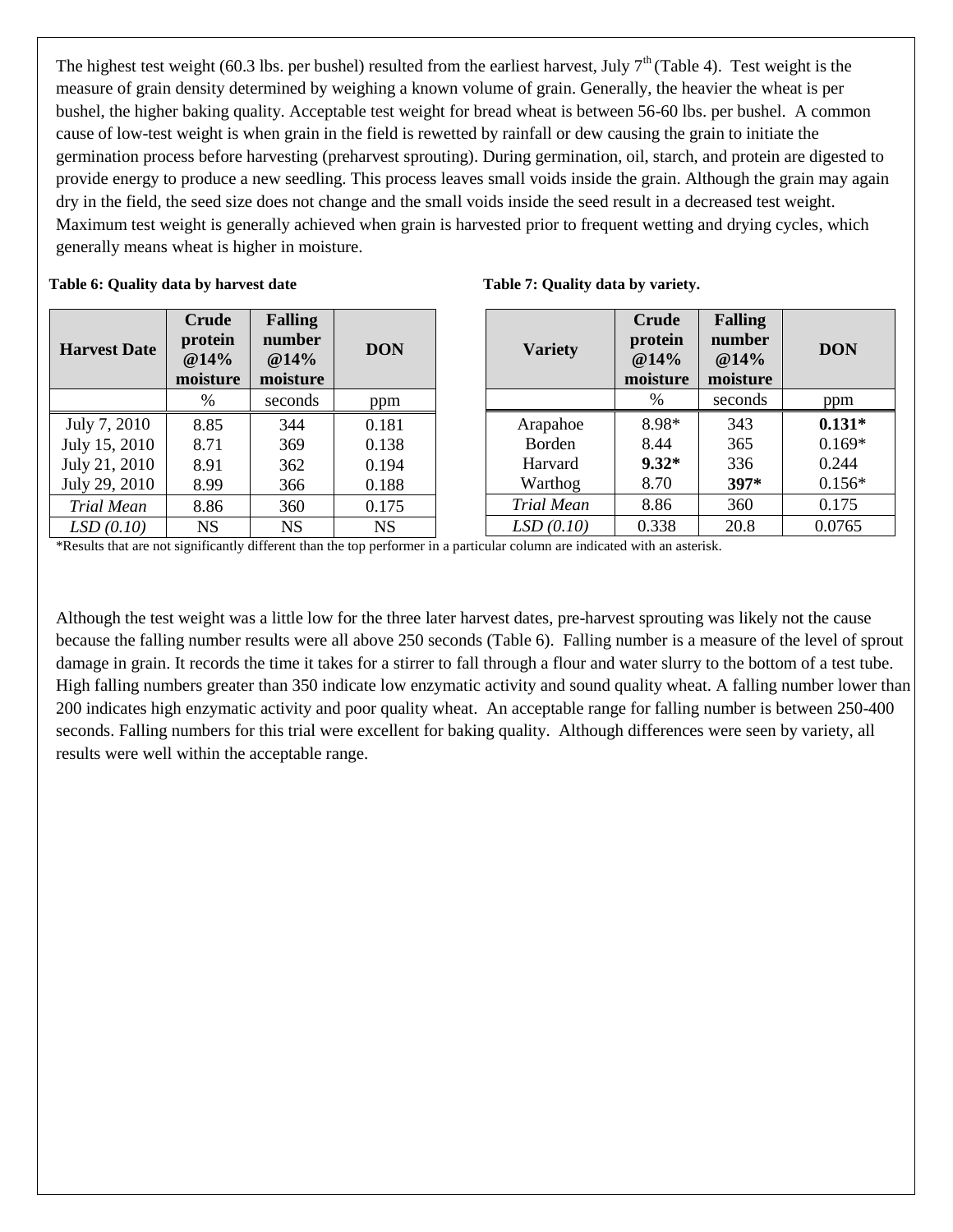

**Figure 1: Yield and protein by harvest date. Data points with the same letter or no letters are not significantly different from each other (p<0.10).**

Protein levels throughout the study were generally low, averaging 8.86% protein (Table 6). Most commercial mills target 14-15% protein for high quality bread, as grain protein affects gluten strength and loaf volume (Wall, 1979). Lower protein levels are relatively common in winter wheat. Harvest date did not significantly impact crude protein (Figure 1). However, varieties were statistically different in protein concentration (Figure 2).